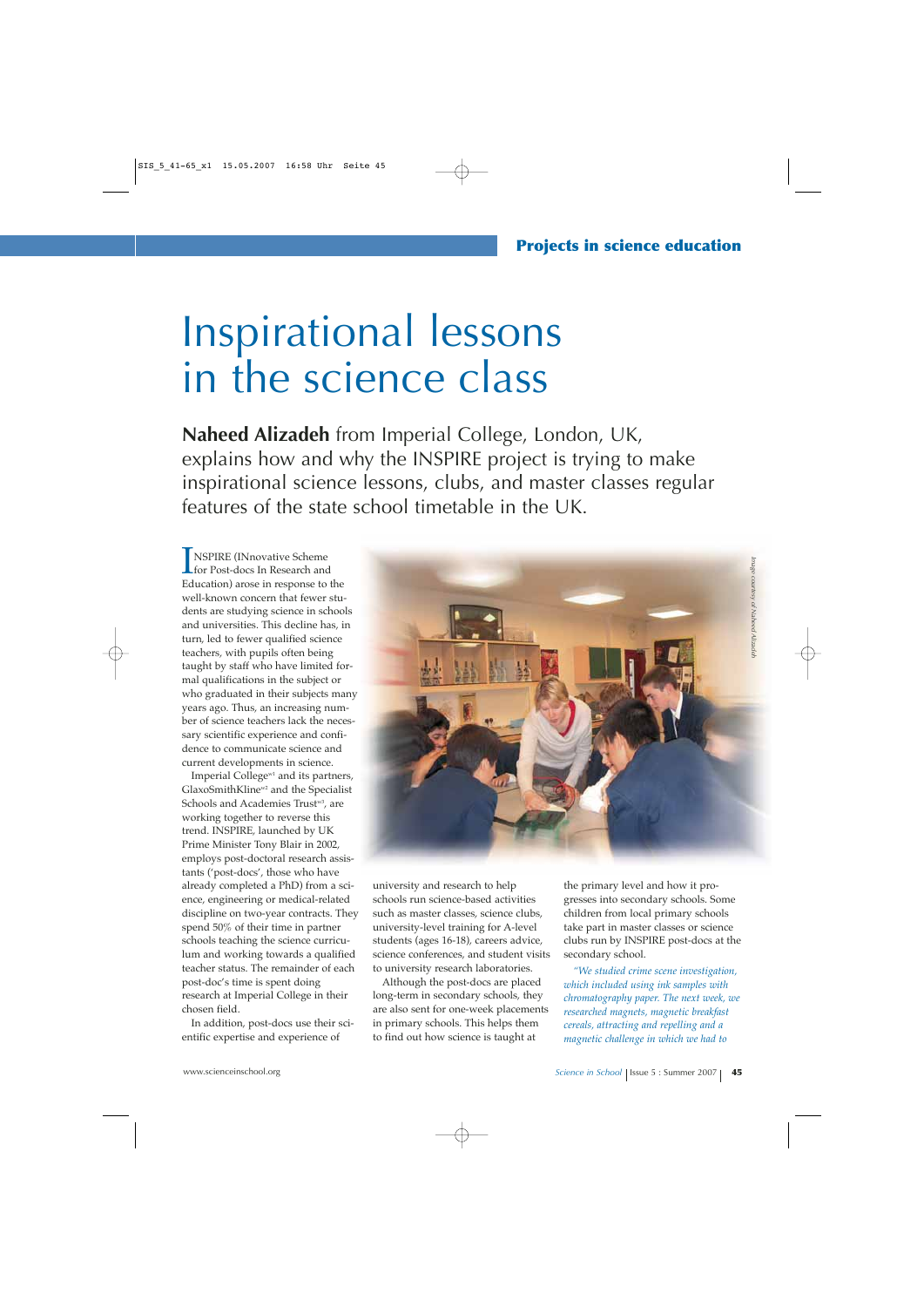*Image courtesy of Naheed Alizadeh*



*move a chocolate bar from one end of a piece of wood to the other. .... I enjoyed the science club."*

### *Student in Year 5 (age 10/11)*

The post-docs are able to take university-style teaching into the classroom not only by referring to their research experience but also by taking equipment not normally seen in school. David, an INSPIRE post-doc and expert in laser technology, impressed his school students with a session on 'How to Make a Call Across the Atlantic', exhibiting stateof-the-art fibre optic equipment from Imperial College. Jenny, another INSPIRE post-doc and a specialist in pig nutrition, wowed her students with the dissection of a stillborn piglet. The INSPIRE scheme thus allows David and Jenny to bring aspects of their everyday research – an unknown world to most school students – into the classroom.

These benefits do not end when the post-doc leaves, however, as Imperial College continues to support the INSPIRE schools after the end of their scheme. School students are invited to experience undergraduate life at the College, visiting the electron microscope facilities or the laser lab, and finding out what it is like to study molecular biology or astronomy. The schools can also have demonstration lectures from other post-doctoral scientists. College continues to support the<br>
INSPIRE schools after the end of their<br>
scheme. School students are invited to<br>
experience undergraduate life at the<br>
College, visiting the electron microscope facilities or the laser lab,

The INSPIRE scheme is distinctively different from many other schemes designed to increase participation in science in state schools. It places emphasis on practising post-doctoral scientists (rather than first-degree graduates) teaching science at schools for significant periods of time. Furthermore, the scheme aims to make inspirational science lessons, clubs, and master classes regular features of the schools' timetable. Prolonged contact enables the students to see the post-docs as positive role models, embodying advanced academic scientific success.

### **Who benefits from the scheme?**

School students who have experienced the post-docs' enthusiasm and

expertise express great appreciation of what INSPIRE has brought to the classroom.

*"[In] a biology master-class in molecular biology [we gained] an insight into a university-style event, [...] enjoyed the experience and had the chance to use [modern] lab technology and equipment in a classroom."*

#### *Year 12 biology student (age 17)*

Schools who have experienced the scheme are keen to have more postdocs and to continue their commitment to INSPIRE. The post-doctoral researcher teachers not only challenged the orthodoxy of how some aspects of science are taught and offered a fresh approach, but also added a dimension of authority with their extra scientific expertise. Postdocs bring a depth of current scientific knowledge that less-experienced scientists lack, and when this is combined with a willingness to share this knowledge with students and teachers, it can enrich the scientific culture of the whole school.

Teachers find that the INSPIRE post-docs bring a wealth of information on cutting-edge research, allowing the teachers to update their knowledge in that area of science and giving them confidence to teach it better. Many teachers ask the post-

### **How to get involved**

### **How to apply to be an INSPIRE post-doc**

Vacancies for new INSPIRE post-docs are advertised, for example, on www.jobs.ac.uk

#### **How to get an INSPIRE post-doc in your school**

Schools that are interested in hosting an INSPIRE post-doc can contact Naheed Alizadeh, the Director of the INSPIRE project (s.alizadeh@imperial.ac.uk). With the help of the Specialist Schools and Academies Trust, Imperial College selects those schools most likely to benefit from the scheme.